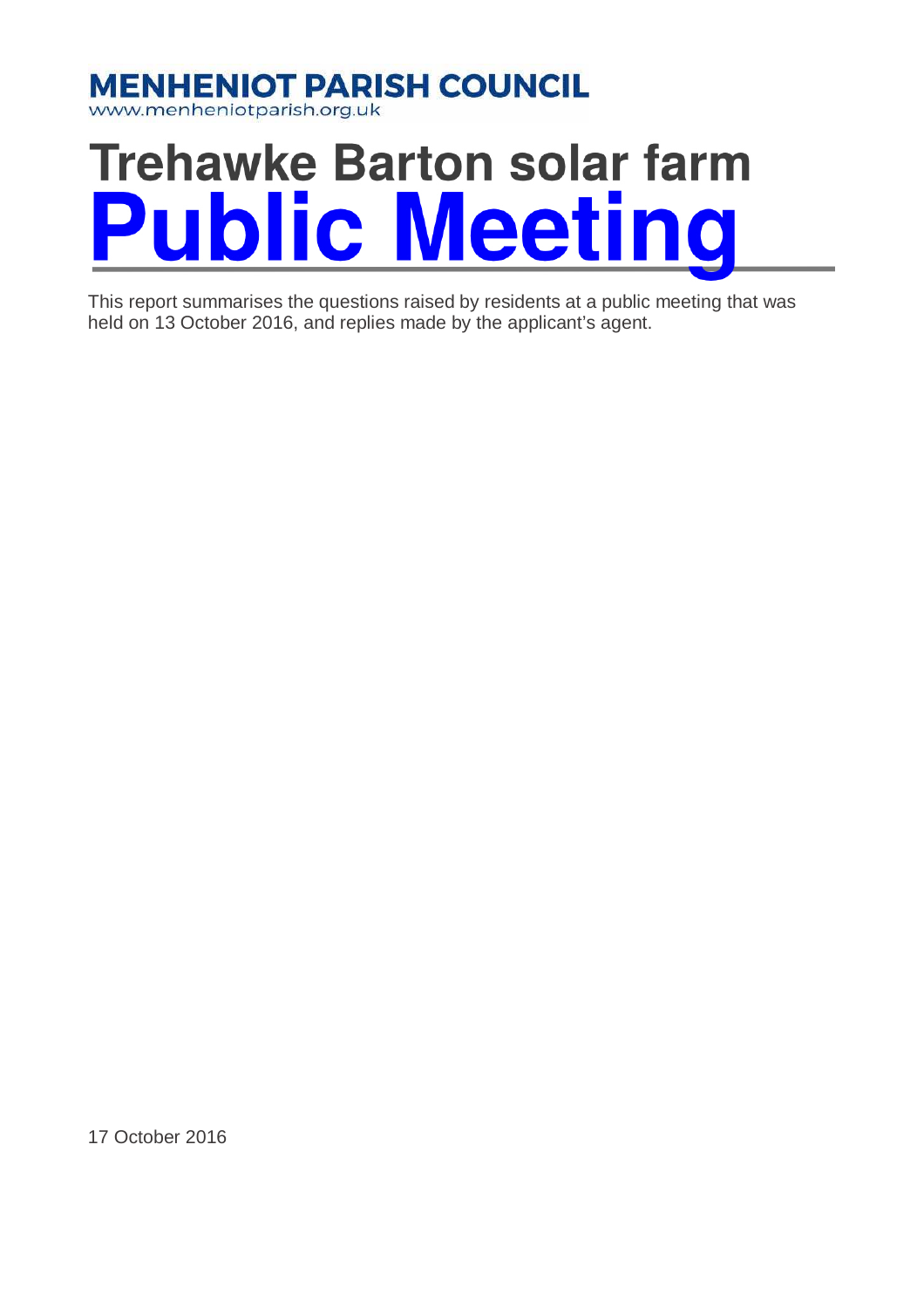## **Background**

This public meeting held as part of a consultation with residents to identify issues raised by a planning application (PA16/08220) made by Trehawke Solar Ltd, owners of a 9.6MW solar park at Trehawke Barton, Menheniot. The company has made application to Cornwall Council to vary Condition 11 of the original planning approval that was granted in 2013.

'When the solar farm, or part thereof, ceases to permanently operate or on 29/06/2050, all buildings, internal roadways, cables, structures, fences, gates, posts, solar panels and all associated fixings and works shall be removed from the site (or part thereof) within 6 months of the permanent cessation of use or 29/06/2050, whichever is the sooner, and the land shall revert back to use as agriculture and forestry. The removal of the solar farm, or part thereof, shall be undertaken in accordance with a decommissioning scheme (specifying the dismantling, demolition and removal procedure in accordance with the relevant laws and standards that exist at the time, timeframe, traffic management measures and land restoration scheme) that shall be submitted to the Local Planning Authority when electricity production permanently ceases and approved in writing by the Local Planning Authority.

Reason: To ensure satisfactory restoration of the land to agriculture as soon as practicably possible on the cessation of electricity production.'

The change that the operating company wish to make is:

'To allow the potential for the solar farm to operate until 2050'

The questions listed below are a summary of the topics raised by residents and councillors at the public meeting. The answers have been provided by James Jenkison, Principal Planner with The Foresight Group, owners of Trehawke Solar Ltd.

### Summary of Questions

#### PERFORMANCE

Q What is the life of these solar panels?

A Solar panels have a very long life span with warranties lasting between 25 and 30 years based on a prediction that they will perform at 80% of their original installed capacity by this time. There is some research that indicates that solar panels will maintain a higher performance % than this by year 25 and are much more durable than originally thought.

- Q How does performance deteriorate over time?
- A See above.

#### FUTURE USE

Q Will any of the panels be renewed during the current or proposed lifetime of the installation?

A Over the 25 year period it would be expected that some panels would need to be replaced due to damage and a small number of panels may need replacing at a later date in order to maintain electricity export performance. As panels are becoming increasingly more efficient and the amount of electricity that can be exported is limited to the original capacity it is likely that only a very limited of panels will need to be replaced over the lifetime of the solar farm in order to maintain performance.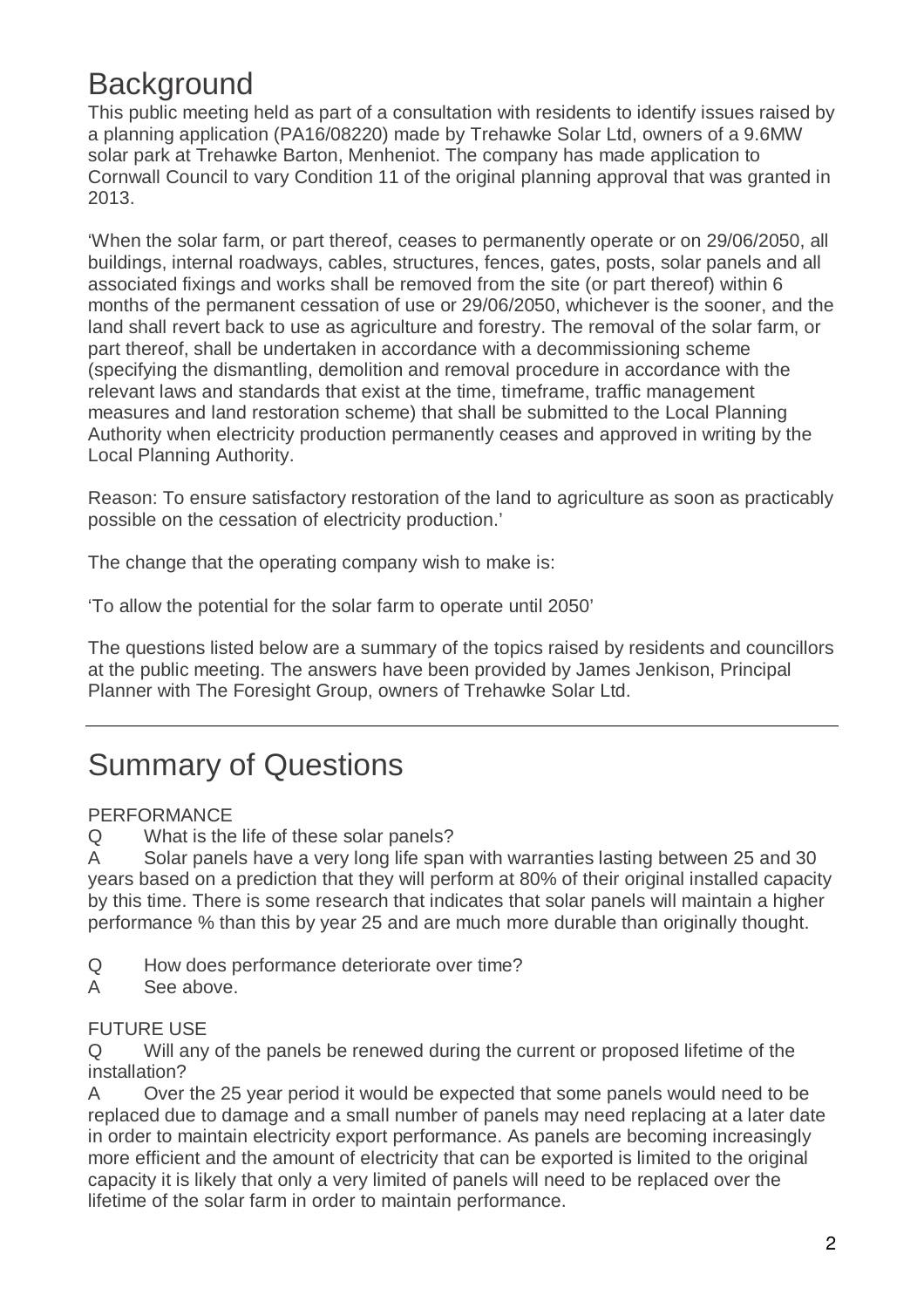Q Will steel framework ever need replacing as well?

A No. The steel framework for solar farms is laboratory tested to ensure that every batch comprises steel that will not rust or deteriorate.

Q During the installation in 2013, there was major disruption and damage on the roads approaching the farm. What disruption would be caused this time if panels (or other maintenance work) were to be replaced?

A None. Any maintenance or replacement will be small scale in nature and will not impact on the local traffic conditions. A small van for example can easily deliver 10 or more solar panels, and support frames tend to have a set of 22 solar panels each. So even if a whole set of solar panels were to be replaced at once it would only require 2 vans to make a delivery.

Q Does the level of public subsidy encourage operators to ask for extensions in the working life of the array? Or is there no longer a subsidy for extensions?

A The subsidy only lasts for the initial 25 years. After that the solar farm must operate without a subsidy.

Q Why are you asking for the extension? Is it because the panels will become less efficient as they age, and the company needs to accept a lower output over a longer time period in order to maintain their profitability?

A The extension is being requested due to commitments to renewable energy and greenhouse gas reductions. The application is also not just about a time extension but modifying the condition to ensure the flexibility to respond to future changes without the uncertainty and delays.

It is a practically plausible future scenario that the solar farm could be gradually reduced in size by using more modern and higher spec solar panels to produce the same amount of electricity- thus allowing parts of the solar farm to be removed gradually prior to the 25 year date. The current condition would prevent this situation by making it uneconomic to pursue such an option and would instead require everything to be left as it is for the whole 25 years.

Q Your slide states that the density of solar farms in the locality is low. What is high? Give examples in UK.

A Drawing a square around the solar farms identified on the presentation indicates 4 solar farms with combine area of approximately 50 hectares within a 30 square mile area, with Trehawke Barton, High Trevatha and Ford farm each about 2.5 miles distant from each other and separated by rolling hill country. There are locations where single solar farms comprising 80 hectares or greater exist. In the Horsham District 2 neighbouring farms each obtained planning permission for large solar farms separated by only one field, with a 3<sup>rd</sup> solar farm granted permission approximately 1.8 miles away. The area north of Swindon also has a high density of solar farms.

Q How does extending the life of this array bring employment benefits to local communities?

A Renewable energy, by its nature, has limited need for labour once constructed, with the main employment being the farmer who is continuing to farm the land and ensure its condition and sell farm produce to the market. Solar farms have provided additional opportunities for the electrical engineering trade and site managers. The site manager will always be as local as possible to the solar farm so as to minimise the commute. And if any specialists that not local are required they will stay at a local hotel, such as The White Hart in Menheniot.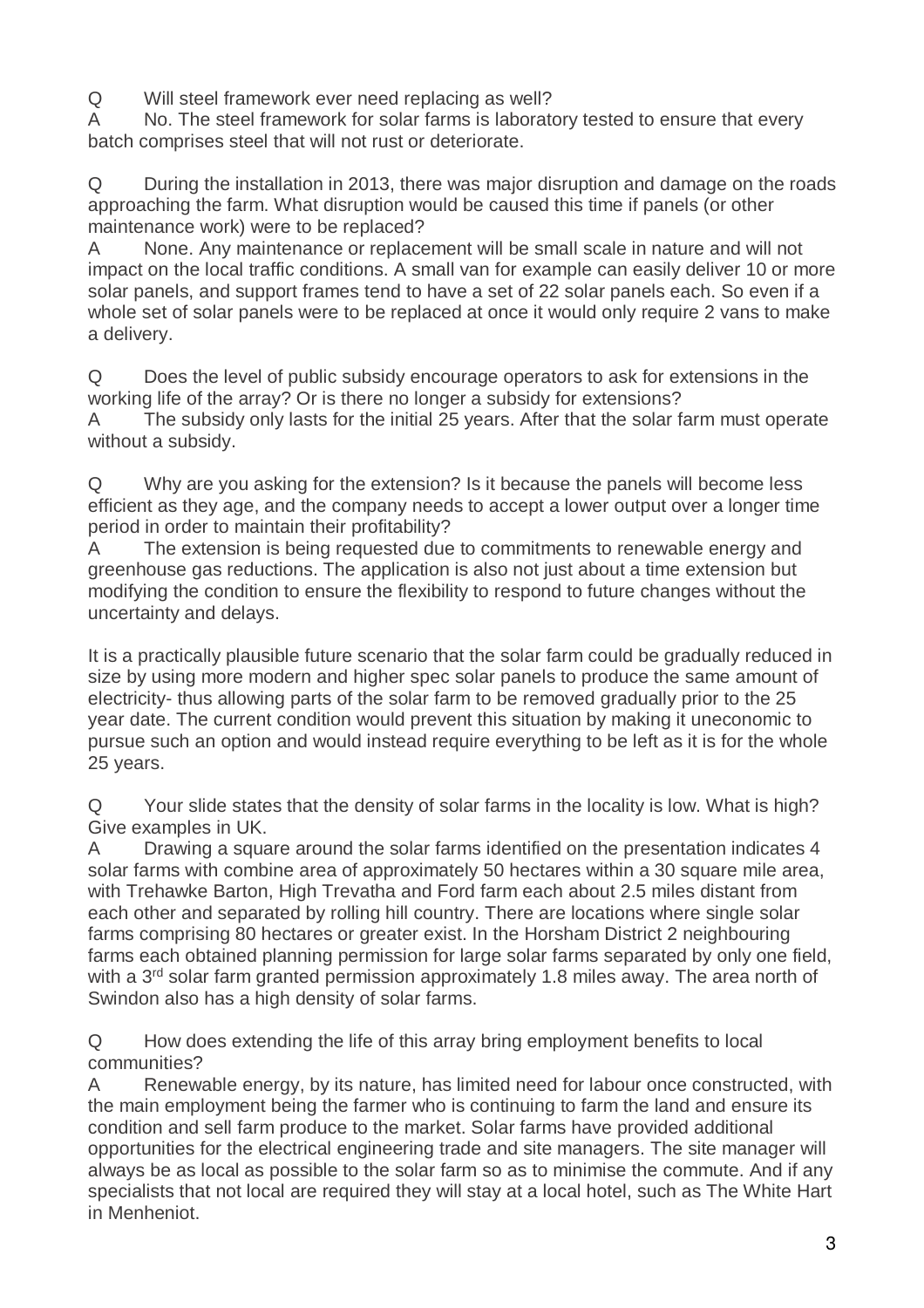#### DECOMMISSIONING

Q What will the quality of land be after decommissioning? Given that there are underground piles and ducts that will need removing.

A The land will be restored to its original condition. It is worth noting that the land remains in its original condition now, even after construction, and achieves good grass growth.

Q How will the equipment be recycled? If the panels reach the end of their useful life and cannot be relocated at another site.

A All of the components of the solar farm have re-usable value. It is worth remembering that the solar panels will still be able to be used and there may well be a good second hand market for them. If recycling is required it will be undertaken in accordance with the PV Cycle scheme.

Q What will happen to any concrete that has been used in construction?

A There is very little concrete used. It can be broken up and removed/recycled.

Q I have concerns about who has the responsibility for removing the installation. What happens if the company which currently owns it ceases trading? Is the landowner liable to make good the fields that were used?

A Because energy from the sun is free the variable cost of a solar farm are low and stable and I don't see any reason why an operational solar farm would cease trading (ie. It is not threatened by the volatility of currencies or fuel prices).

The solar farm will always have an operational company associated with it and Foresight intends to be the management company for the lifetime of the solar farm. The components of the solar farm all have a commercial value for re-use and recycling and funds will be retained from revenues for decommissioning at the end of the operational life of the solar farm.

#### CONSULTATION

Q The map you sent, and the details in the original design and access statement show how the installation can be viewed across the landscape. Will company be approaching residents who are affected and asking them their opinions?

A This was the purpose of attending the parish council meeting, which had a published agenda. Paragraphs 82-85 of the original Council planning report also indicated that the visual impact is not harmful to neighbours and that neighbours close to the site did not object.

#### PLANNING QUESTIONS

Q Can turbines and farms be considered together as being intrusive on the landscape?

A Paragraphs 80-81 (see below) of the original Council planning report indicate that the visual impact of the solar farm at Trehawke Barton is not harmful either in itself or in combination with any other development in the area.

EXTRACT FROM STRATEGIC PLANNING COMMITTEE REPORT 14 March 2012 80. The following points are considered particularly relevant in considering the landscape and visual impact:

• The site is not within an  $AGLV<sup>1</sup>$  or  $AONB<sup>2</sup>$ .

 1 Area of Great Landscape Value

<sup>&</sup>lt;sup>2</sup> Area of Outstanding Natural Beauty